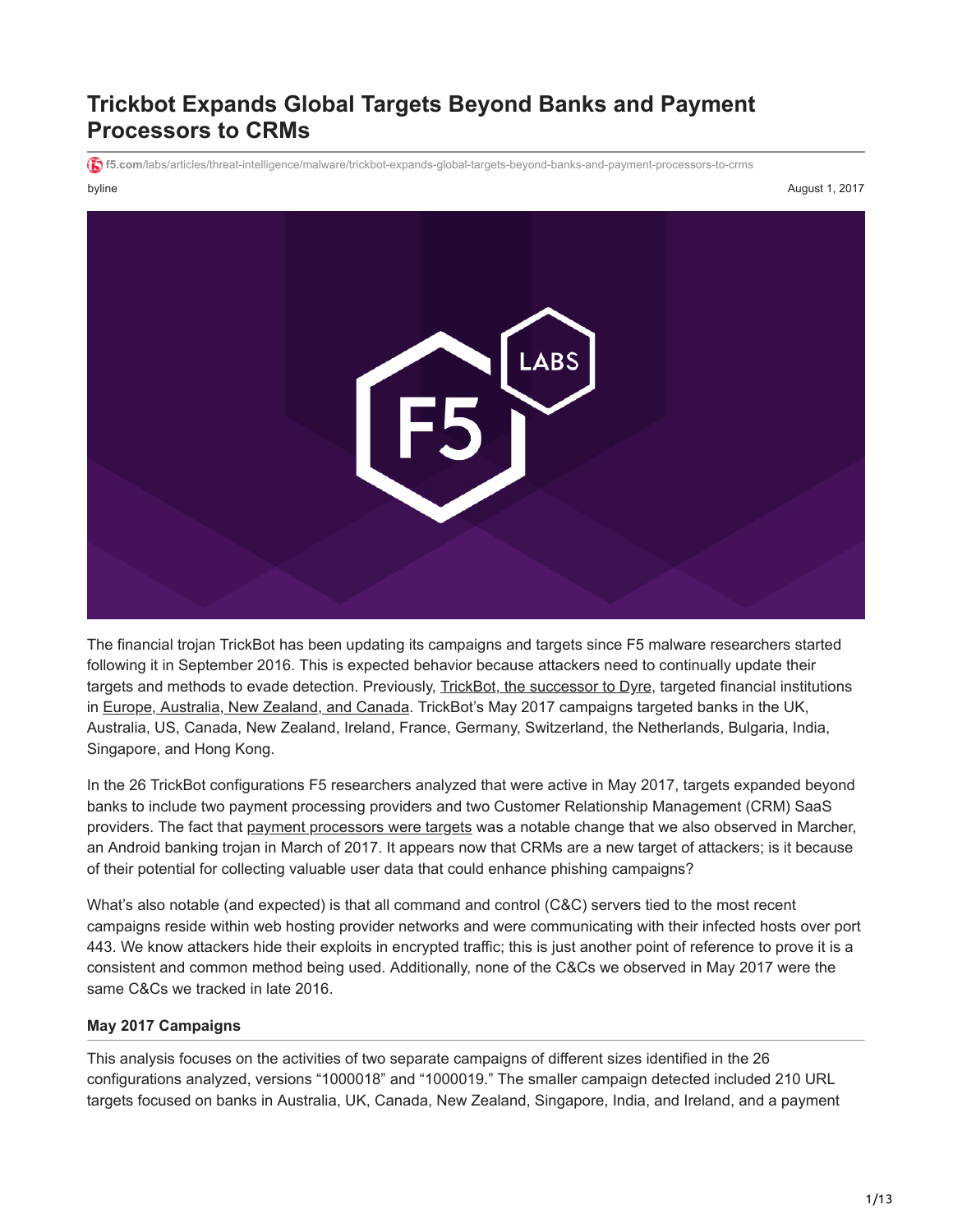processor in the US. The larger campaign detected included 257 URLs for banks in the UK, Australia, US, Canada, Ireland, France, Germany, Switzerland, Hong Kong, the Netherlands, and Bulgaria. The same US payment processor was targeted across both campaigns, however, the CRM targets only appeared in the second campaign.



Figure 1: Smaller campaign and larger campaign with count of URL targets



#### **TrickBot May Targets by Industry and Country**

When looking at TrickBot's URL targets, we attributed the country target based on the country code in the URL rather than the global headquarters of the targeted business. For instance, [https://www.citibank.com.sg](https://www.citibank.com.sg/portal/bluehome/index.htm) is attributed to Singapore, and [https://online.citi.eu/GBIPB](https://online.citi.eu/GBIPB/JPS/portal/Index.do?JFP_TOKEN=0T6C8HO2) is attributed to the UK, even though CitiBank is headquartered in the US. (Refer to Appendix A for specific targets by country.)

The smaller campaign focused on targeting banks (83% of URL targets) in Australia, UK, Canada, New Zealand and Singapore, and a payment processor (PayPal) attributed to the US (although PayPal users are global).





*Figure 2: URL targets by industry in the smaller campaign*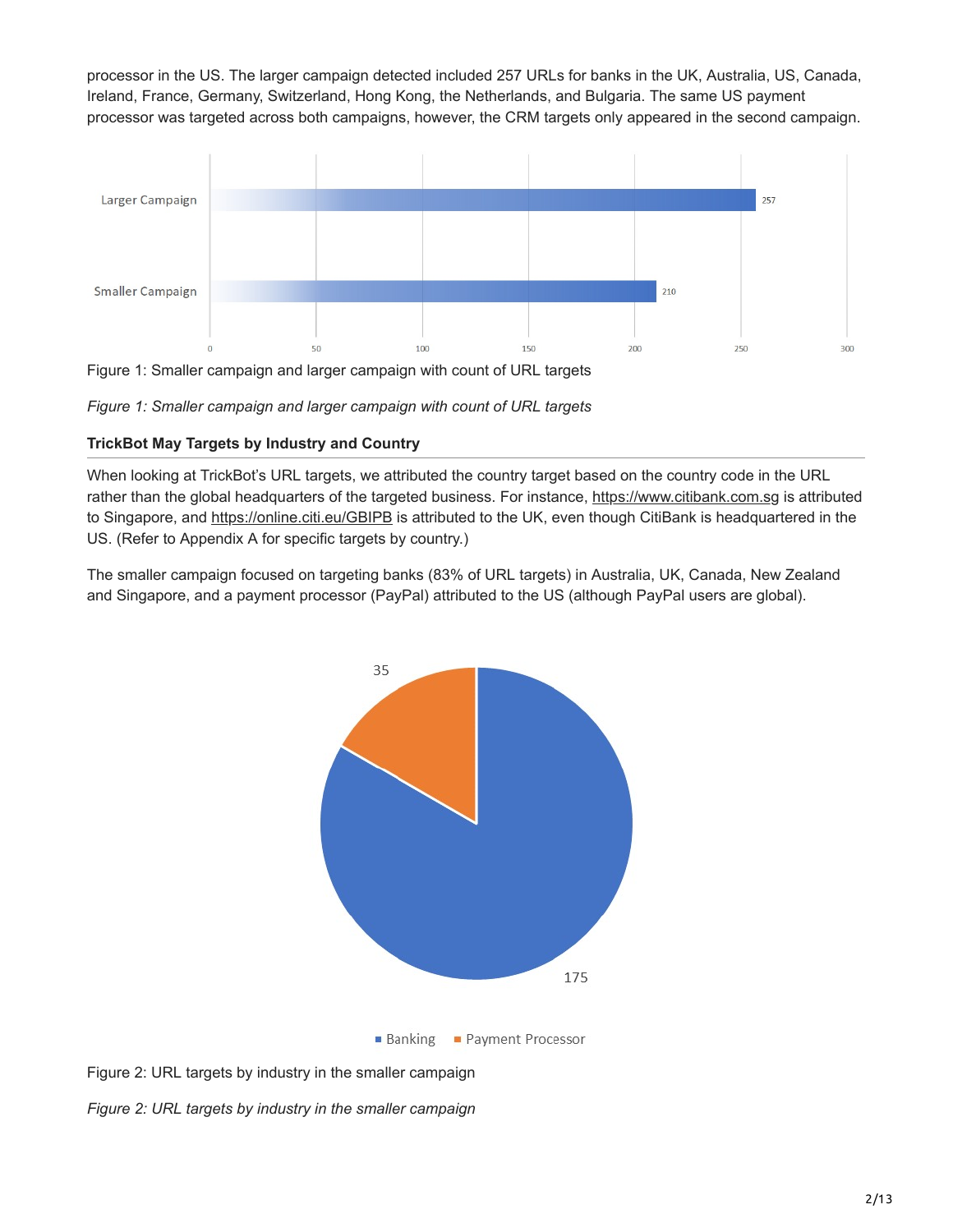The map in Figure 3 shows the number of URLs targeted by country in the smaller campaign. All targets in every country except the US were banks. No US banks were targeted in this campaign, only the payment processor, PayPal. The 35 unique PayPal URLs targeted were the exact same URLs targeted in both campaigns.



Figure 3: Targeted Countries in the smaller campaign

*Figure 3: Targeted Countries in the smaller campaign*

Figure 4 shows unique URLs targeted in comparison to unique businesses, because there were often multiple URL targets within one business. (For additional details on the businesses targeted by industry and country, see Appendix A.)

Figure 4 shows unique URLs targeted in comparison to unique businesses, because there were often multiple URL targets within one business. (For additional details on the businesses targeted by industry and country, see Appendix A.)

| Smaller Campaign: URL Quantity to Business Entities, by Country |                |                   |
|-----------------------------------------------------------------|----------------|-------------------|
|                                                                 | <b>URLs</b>    | <b>Businesses</b> |
| Australia                                                       | 92             | 32                |
| <b>UK</b>                                                       | 37             | 17                |
| US                                                              | 35             | 1                 |
| Canada                                                          | 18             | 5                 |
| New Zealand                                                     | 12             | 9                 |
| Singapore                                                       | 12             | 8                 |
| India                                                           | 2              | 2                 |
| Ireland                                                         | $\overline{2}$ | 1                 |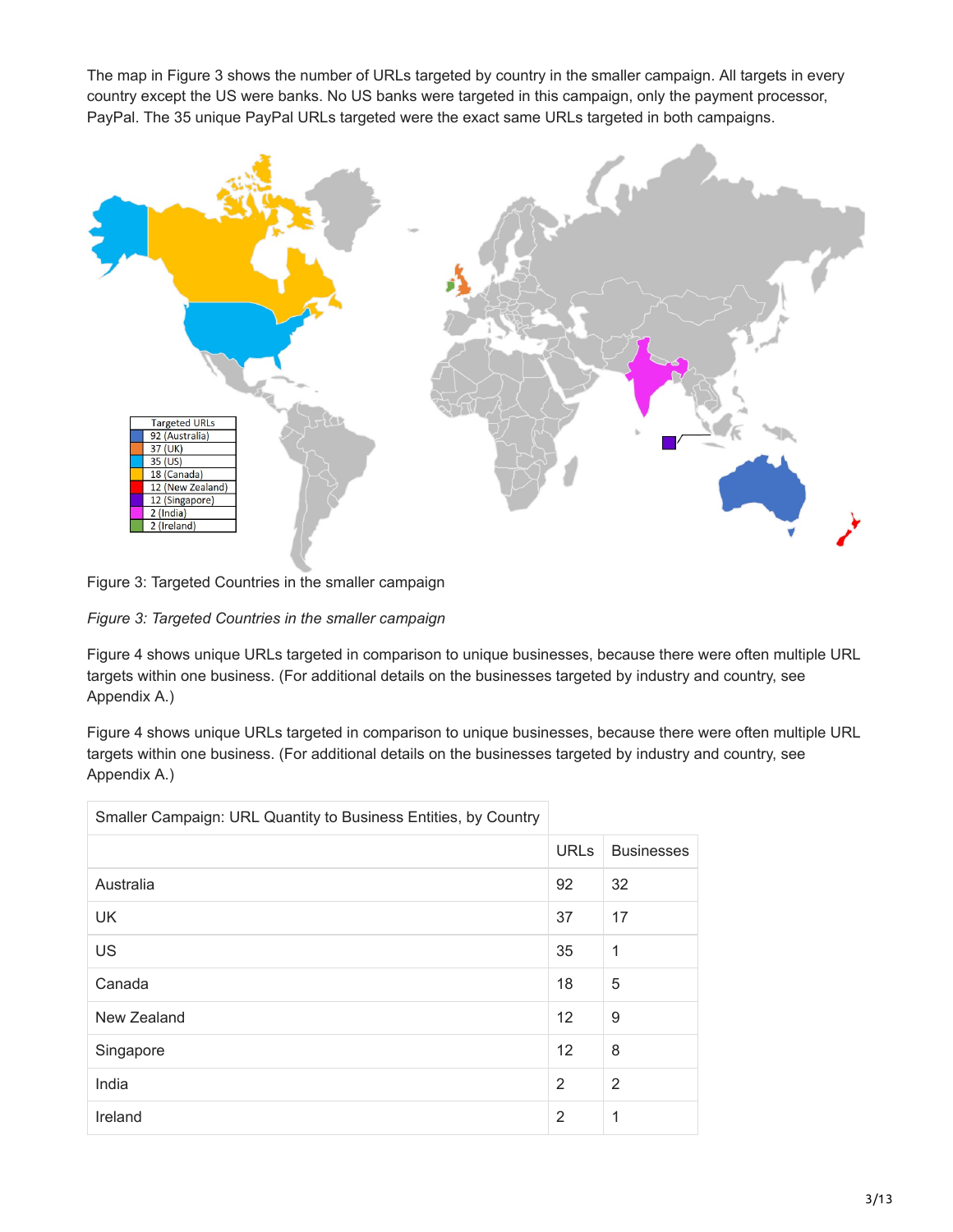The larger campaign expanded its scope of targeted banking URLs and payment processors by adding one new payment processor URL in the UK and introducing CRMs as new targets. The specific CRMs targeted were Salesforce.com and an auto sales CRM developed by Reynolds & Reynolds in the US.



Figure 5: URL targets by industry in the larger campaign

### *Figure 5: URL targets by industry in the larger campaign*

The larger campaign was mainly focused on banks in the UK (47% of targets, up from 18% in the smaller campaign), followed by Australia, then the US. All Australian targets were banks again. PayPal was the leading US target (exactly the same PayPal URLs in both campaigns), followed by 9 other US banks that were not targeted in the smaller campaign, and with the addition of new CRM providers. Additional European companies were targeted in the larger campaign, including banks in France, Germany, Switzerland, the Netherlands, and Bulgaria. A bank in Hong Kong was the new Asia target in this campaign, however, the banking targets in Singapore and India from the smaller campaign were not included.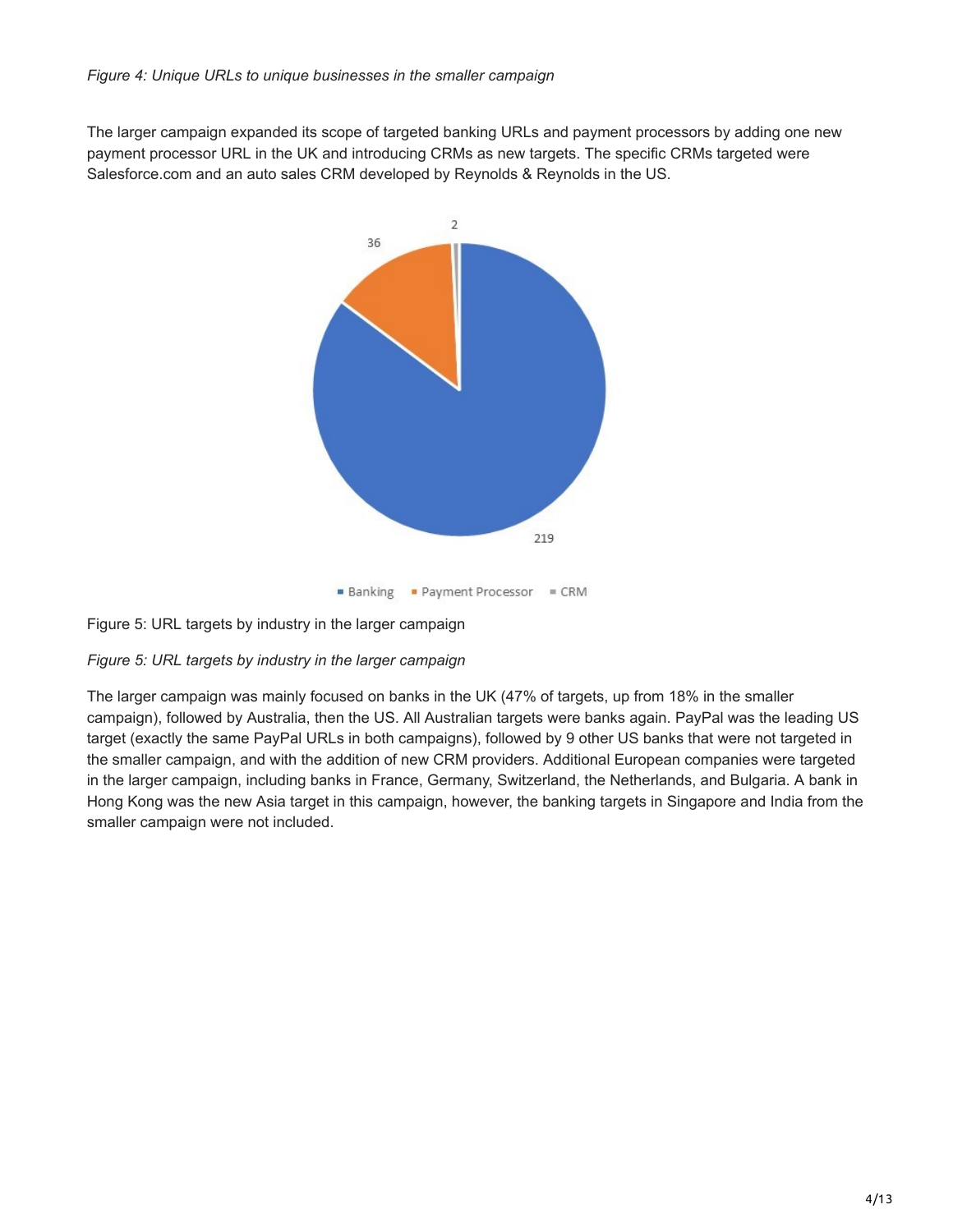

Figure 6: Targeted countries in the larger campaign

|  |  | Figure 6: Targeted countries in the larger campaign |
|--|--|-----------------------------------------------------|

The chart below shows the same data as that shown in Figure 4 for the larger campaign. (For details, see Appendix A.)

| Larger Campaign: URL Quantity to Business Entities, by Country |                |                   |
|----------------------------------------------------------------|----------------|-------------------|
|                                                                | <b>URLs</b>    | <b>Businesses</b> |
| <b>UK</b>                                                      | 122            | 74                |
| Australia                                                      | 52             | 8                 |
| US                                                             | 48             | 13                |
| Canada                                                         | 17             | 6                 |
| Ireland                                                        | 9              | 6                 |
| France                                                         | 2              | $\overline{2}$    |
| Germany                                                        | $\overline{2}$ | 1                 |
| Switzerland                                                    | $\overline{2}$ | $\overline{2}$    |
| Hong Kong                                                      | 1              | 1                 |
| Netherlands                                                    | 1              | 1                 |
| <b>Bulgaria</b>                                                | 1              | 1                 |

*Figure 7: Unique URLs to unique businesses in the larger campaign*

C&C Servers in Europe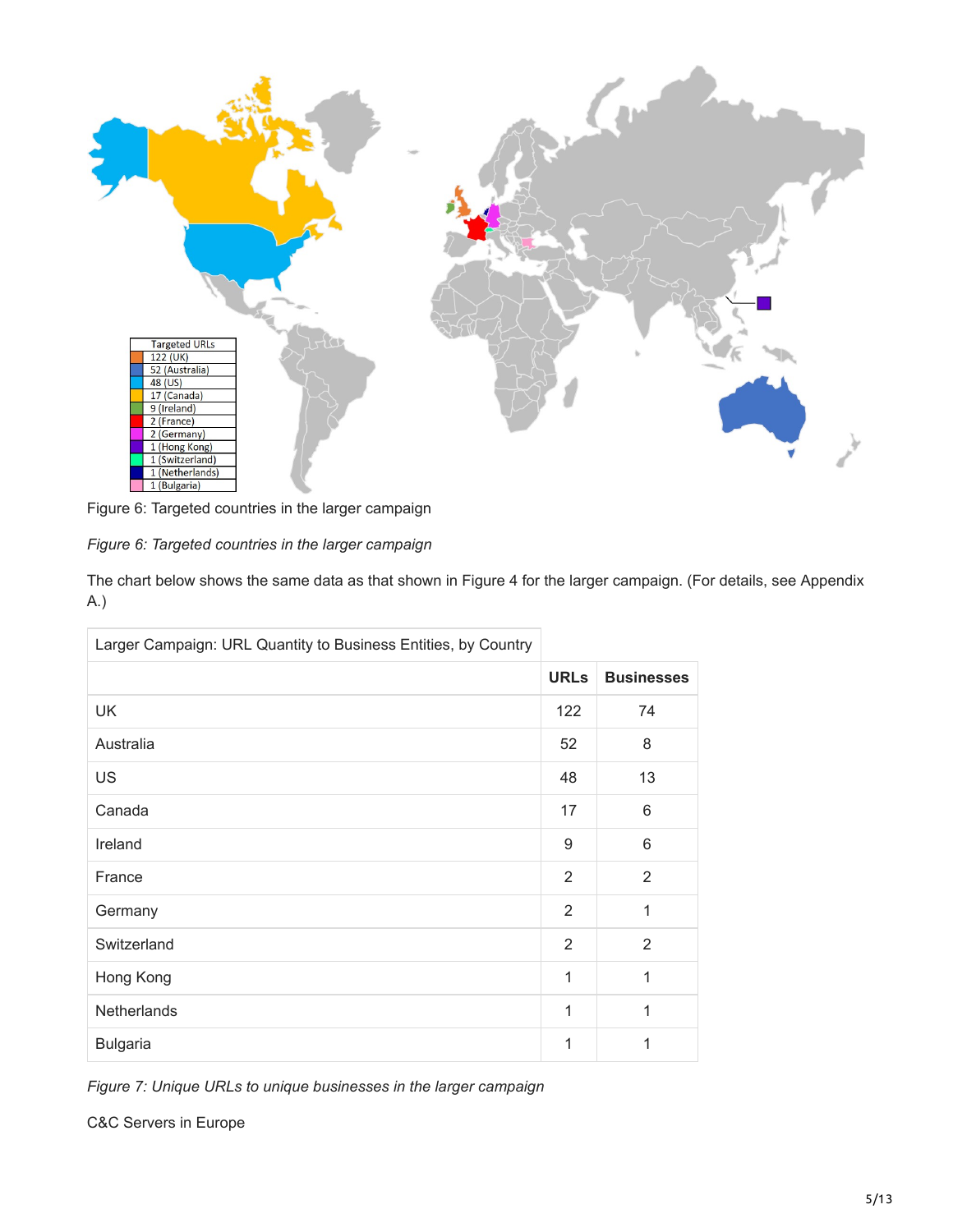When analyzing the two campaigns, six C&C IP addresses were identified, all of which exist within European web hosting provider networks. As shown in the table below, three of the six are operated by hosting firms in Asia that use these European web hosting companies' services. All of them used port 443 / HTTPS as a connection method from the infected machine back to the C&C host, a method commonly used by malware authors to evade detection from network security devices that don't inspect encrypted traffic.

| <b>C&amp;C IP Address</b> | <b>Network Name</b>           | <b>ASN</b> | Country            | Industry                   | Hosting<br>Customer                  | City          | Country   |
|---------------------------|-------------------------------|------------|--------------------|----------------------------|--------------------------------------|---------------|-----------|
| 149.202.30.126            | <b>OVH</b>                    | AS16276    | France             | Web<br>Hosting<br>Provider | <b>MAXSERVER</b><br>CO.              | Hanoi         | Vietnam   |
| 151.80.84.1               | <b>OVH</b>                    | AS16276    | France             | Web<br>Hosting<br>Provider | Premium<br>Cheap<br>Hosting          | Bandung       | Indonesia |
| 195.133.196.129           | <b>RUCLOUD</b>                | AS48347    | Russia             | Web<br>Hosting<br>Provider | <b>JSC</b><br>Mediasoft<br>ekspert   | <b>Moscow</b> | Russia    |
| 37.1.205.43               | <b>INFERNO-NL-DE</b>          | AS50673    | <b>Netherlands</b> | Web<br>Hosting<br>Provider | <b>3NT Hosting</b><br><b>Network</b> | London        | UK.       |
| 88.99.246.23              | <b>Hetzner Online</b><br>GmbH | AS24940    | Germany            | Web<br>Hosting<br>Provider | <b>MAXSERVER</b><br>CO.              | Hanoi         | Vietnam   |
| 91.247.36.15              | <b>FRIENDHOSTING</b>          | AS59729    | <b>Bulgaria</b>    | Web<br>Hosting<br>Provider |                                      |               |           |

#### **Samples Analyzed**

The following MD5 samples, active in May 2017, were analyzed for this report:

- a21c6369738446afa16bf5e70da6ccfa
- 8bf6ee81794c965f38484c0570718971
- b4195cf20d59be307a4d7125d51150b7
- ad8783a32b43f8fa50c5279b712255dc
- 143b01d3edc77ed82c5e5a4ae4d92b5a
- 5376a68fe2e9899515b4ea0e531f4d4d
- 645a229bfa994e79286537ea8f0c9381
- 7a3ecbf2fefa5c329d9d659cbbf7a58d
- d4a2a049fe6c23cb1a2e19f804eb4ba8
- 2073224eda2e5e6bd9e782d6be4d28cb
- 830ebf2cefb1f6bad8587978b252d0b7
- 45160aa23d640f8d1bcb263c179f84f9
- 9d166a822439a47eb2dfad1aeb823638
- a9bdbd097b9757c23d5600ecfb0e8b45
- ddf408ce7c4b5df1a57a3ca45197f18e
- d5aa87b9f44575c00d6bc803ac31f18b
- 8cb0af444e90da3b0d9de00e7db0f4f7
- fe2d9595a96046e441e43f72deac8cb0
- 14ffdcecdd3c6056460cc622fef3b061
- 1082f5c74019f2122bade2dac71f693f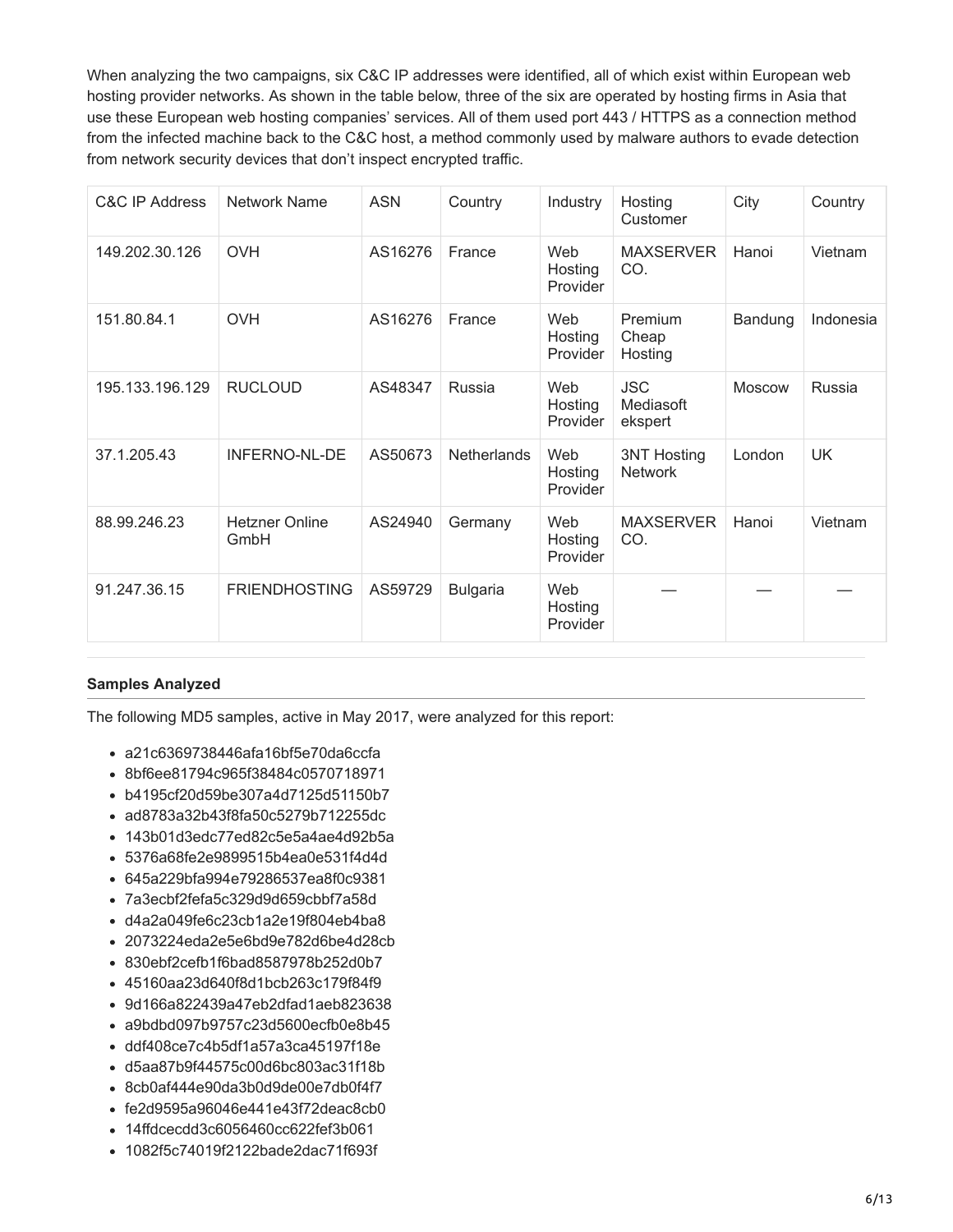- 5a137c1dd4a55c06531bdbfeaf15c894
- 18056207edc1a3384c2c84531fa2817c
- 1d004f708748b4ce5aa095fd5a42e0ce
- eb7d15c945324529e28e72ad76f387a4
- 3ec07fee718360ad1f1a450f7aaa19db
- 1d3a3922bdcea3a6bca3c8b2f4b40e48

#### **Conclusion**

It seems the success of TrickBot thus far has influenced the authors to not only repeat their previous target list of banks from previous campaigns but to expand those targets to include new banks globally as well as CRM providers. The fact that C&C servers in these two most recent campaigns reside within web hosting companies is also significant, along with the fact that the C&C servers were different from those used in previous campaigns. Given the changes we've witnessed with each successive campaign, F5 Labs researchers expect to see further evolution in both the targets and methods used by TrickBot authors, and we will continue to monitor and report on this evolving threat. TrickBot's consistent initial attack pattern is to use email spam campaigns, so users are advised not to open suspicious files received by email.

#### **Appendix A**

The following list shows the actual banks targeted by country, and the number of unique URLs per bank as an indication of their importance to the malware authors.

| Bank (By Country)                              | <b>URLs Targeted Smaller</b><br>Campaign | <b>URLs Targeted Larger</b><br>Campaign |
|------------------------------------------------|------------------------------------------|-----------------------------------------|
| <b>Australia</b>                               |                                          |                                         |
| Adelaide Bank                                  | 1                                        |                                         |
| <b>AMP Bank</b>                                | 1                                        |                                         |
| Arab Bank Australia                            | 1                                        |                                         |
| Australia and New Zealand Banking Group<br>Ltd | 8                                        | 5                                       |
| <b>Bank of Melbourne</b>                       | $\overline{4}$                           | 3                                       |
| <b>Bank of Queensland</b>                      | $\overline{2}$                           |                                         |
| <b>Bank of South Australia</b>                 | 4                                        | 3                                       |
| Bank of Sydney                                 | 1                                        |                                         |
| <b>Bankwest</b>                                | 1                                        |                                         |
| Bendigo Bank                                   | 1                                        |                                         |
| Beyond Bank                                    | 1                                        |                                         |
| Commonwealth Bank of Australia                 | 13                                       | 12                                      |
| Credit Union Australia                         | 1                                        |                                         |
| Defence Bank                                   | 1                                        |                                         |
| <b>Greater Bank</b>                            | 1                                        |                                         |
| <b>HSBC Bank</b>                               | 1                                        |                                         |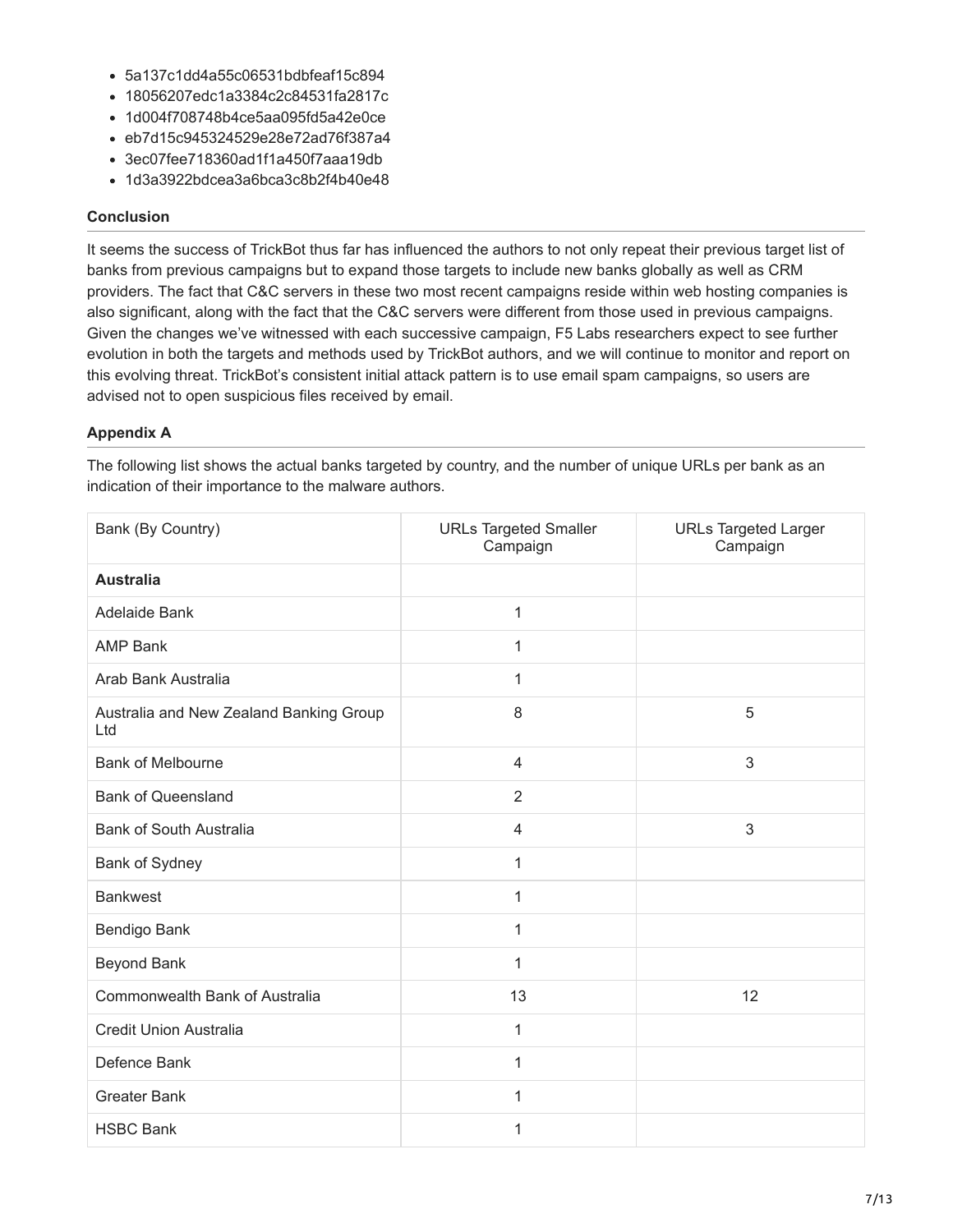| Hume Bank                          | $\mathbf 1$    |                |
|------------------------------------|----------------|----------------|
| <b>IMB Bank</b>                    | 1              |                |
| Macquarie                          | $\overline{2}$ |                |
| Members Equity Bank                | 1              |                |
| MyState Bank                       | 1              |                |
| National Australia Bank Limited    | $\,6$          | $\mathfrak{S}$ |
| Newcastle Permanent                | 1              |                |
| QT Mutual Bank                     | 1              |                |
| Rabobank                           | $\overline{2}$ |                |
| <b>Rural Bank</b>                  | 1              |                |
| St. George Bank                    | $\overline{4}$ | $\sqrt{3}$     |
| State Bank of India (AU site)      | 1              |                |
| Suncorp Metway Limited             | 10             | 9              |
| <b>Teachers Mutual Bank</b>        | 1              |                |
| <b>TSWG</b>                        | $\mathbf{1}$   |                |
| <b>Westpac Banking Corporation</b> | 16             | 14             |
| <b>Bulgaria</b>                    |                |                |
| UniCredit Bulbank                  |                | $\mathbf{1}$   |
| Canada                             |                |                |
| <b>Bank of Montreal</b>            | $\overline{7}$ | $\,6\,$        |
| Banque Nationale du Canada         |                | 1              |
| Canadian Imperial Bank of Commerce | $\mathbf 1$    |                |
| Peace Hills Trust                  |                | $\mathbf{1}$   |
| Royal Bank of Canada               |                |                |
|                                    | $\overline{4}$ | $\overline{4}$ |
| Scotiabank                         | $\overline{2}$ | 1              |
| TD Canada Trust                    | $\overline{4}$ | $\sqrt{3}$     |
| <b>France</b>                      |                |                |
| <b>BNP Paribas</b>                 |                | $\mathbf{1}$   |
| Societe Generale                   |                | $\mathbf{1}$   |
| Germany                            |                |                |
| Deutsche Bank                      |                | $\overline{2}$ |
| <b>Hong Kong</b>                   |                |                |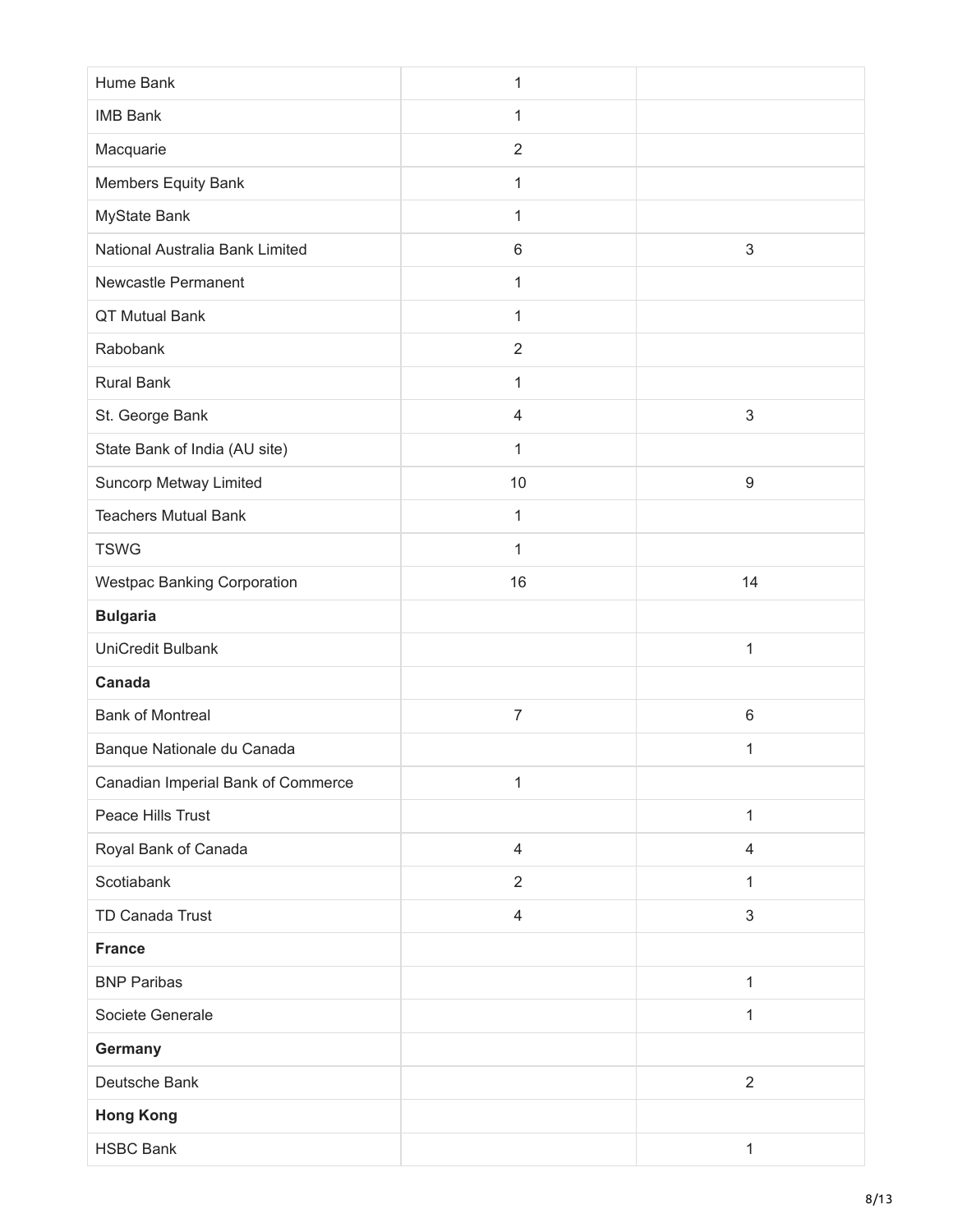| India                                          |                |                |
|------------------------------------------------|----------------|----------------|
| <b>ICICI Bank</b>                              | 1              |                |
| State Bank of India                            | 1              |                |
| Ireland                                        |                |                |
| Allied Irish Banks                             |                | $\overline{2}$ |
| Bank of Ireland                                |                | $\overline{2}$ |
| <b>EBS</b>                                     |                | $\mathbf{1}$   |
| <b>Ireland Bank</b>                            |                | 1              |
| Open24                                         |                | 1              |
| <b>Ulster Bank</b>                             | $\overline{2}$ | $\overline{2}$ |
| <b>Netherlands</b>                             |                |                |
| <b>ING</b>                                     |                | 1              |
| <b>New Zealand</b>                             |                |                |
| <b>ASB Bank</b>                                | $\mathbf{1}$   |                |
| Australia and New Zealand Banking Group<br>Ltd | $\overline{2}$ |                |
| <b>Bank of New Zealand</b>                     | $\mathbf 1$    |                |
| <b>Heartland Bank</b>                          | $\mathbf{1}$   |                |
| <b>HSBC Bank</b>                               | 1              |                |
| Kiwi Bank                                      | 1              |                |
| Rabobank                                       | $\overline{2}$ |                |
| SBS Bank                                       | 1              |                |
| <b>Westpac Banking Corporation</b>             | $\overline{2}$ |                |
| Singapore                                      |                |                |
| CIMB Bank                                      | $\mathbf{1}$   |                |
| Citibank                                       | $\overline{2}$ |                |
| <b>DBS Bank</b>                                | $\overline{2}$ |                |
| <b>HSBC Bank</b>                               | $\mathbf{1}$   |                |
| Maybank                                        | 1              |                |
| <b>OCBC Bank</b>                               | $\overline{2}$ |                |
| <b>Standard Chartered</b>                      | $\mathbf{1}$   |                |
| <b>United Overseas Bank</b>                    | $\sqrt{2}$     |                |
| <b>Switzerland</b>                             |                |                |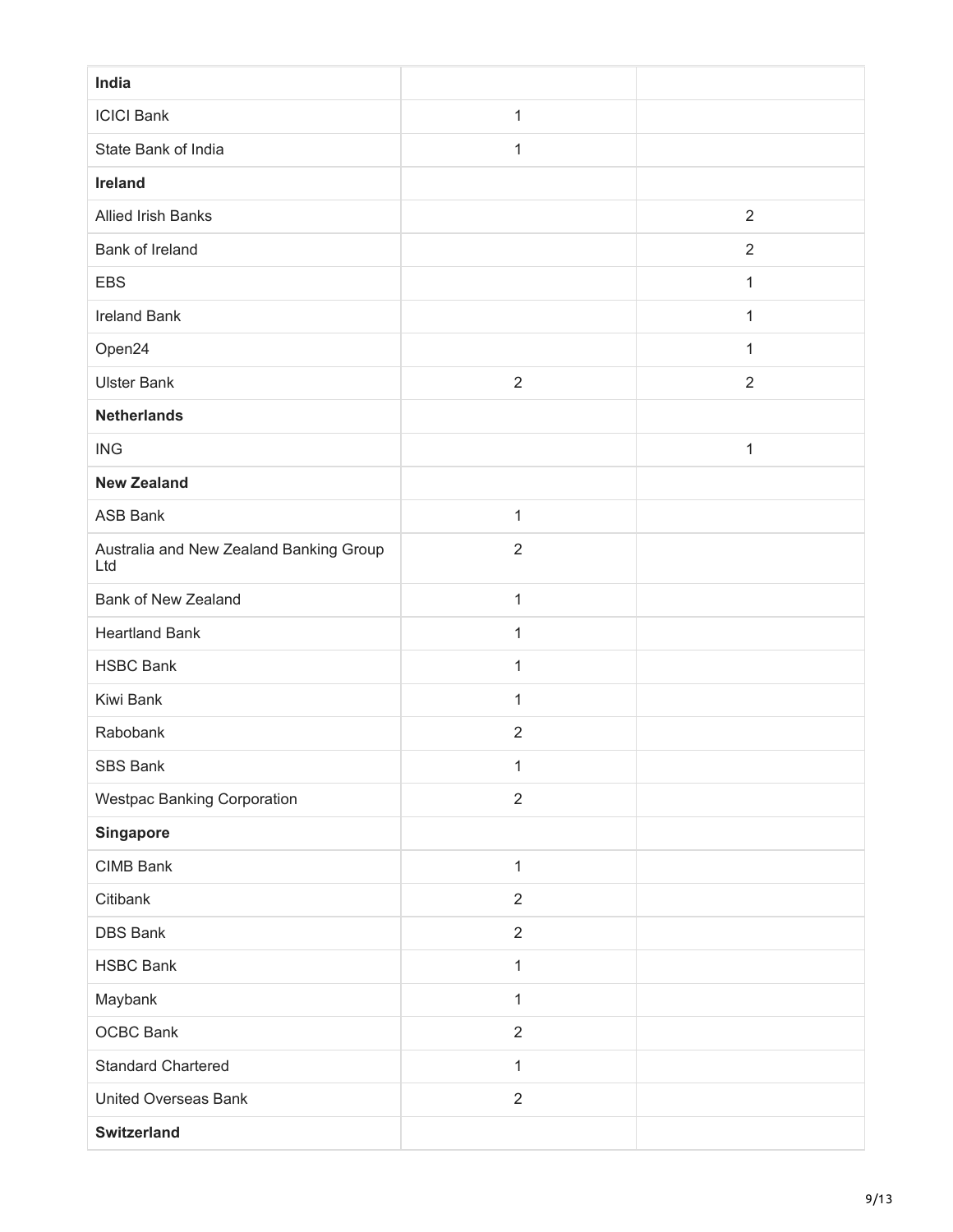| Julius Baer                             |              | 1              |
|-----------------------------------------|--------------|----------------|
| <b>UBS</b>                              |              | 1              |
| <b>UK</b>                               |              |                |
| Adam and Company                        |              | $\mathbf{1}$   |
| Airdrie Savings Bank                    |              | 1              |
| AJ Bell                                 |              | 1              |
| Al Rayan Bank                           |              | 1              |
| Aldermore Bank                          |              | 1              |
| Arbuthnot Latham                        |              | 1              |
| <b>Bank Leumi</b>                       | $\mathbf{1}$ | 1              |
| Bank of Cyprus                          |              | 1              |
| <b>Bank of Scotland</b>                 | 3            | $\overline{4}$ |
| <b>Barclays Bank</b>                    | 3            | $\overline{7}$ |
| <b>Buckinghamshire Building Society</b> |              | $\mathbf{1}$   |
| <b>Butterfield Bank</b>                 |              | $\mathbf{1}$   |
| C. Hoare & Co                           |              | 1              |
| Cambridge and Counties Bank             |              | 1              |
| CardOne Banking                         |              | $\overline{2}$ |
| Cashplus                                |              | 1              |
| Cater Allen                             |              | $\mathbf{1}$   |
| <b>Chorley Building Society</b>         |              | 1              |
| Citibank                                |              | $\mathbf 1$    |
| Close Brothers Asset Management         |              | 1              |
| Clydesdale Bank                         |              | 1              |
| Coutts                                  | 1            | $\overline{2}$ |
| <b>Coventry Building Society</b>        |              | 1              |
| <b>Cumberland Building Society</b>      |              | 1              |
| Danske Bank                             |              | $\overline{2}$ |
| Duncan Lawrie                           |              | 1              |
| <b>First Direct</b>                     |              | 1              |
| <b>First Trust Bank</b>                 |              | 1              |
| Gerrard Investment Management           |              | 1              |
| GT Bank                                 |              | 1              |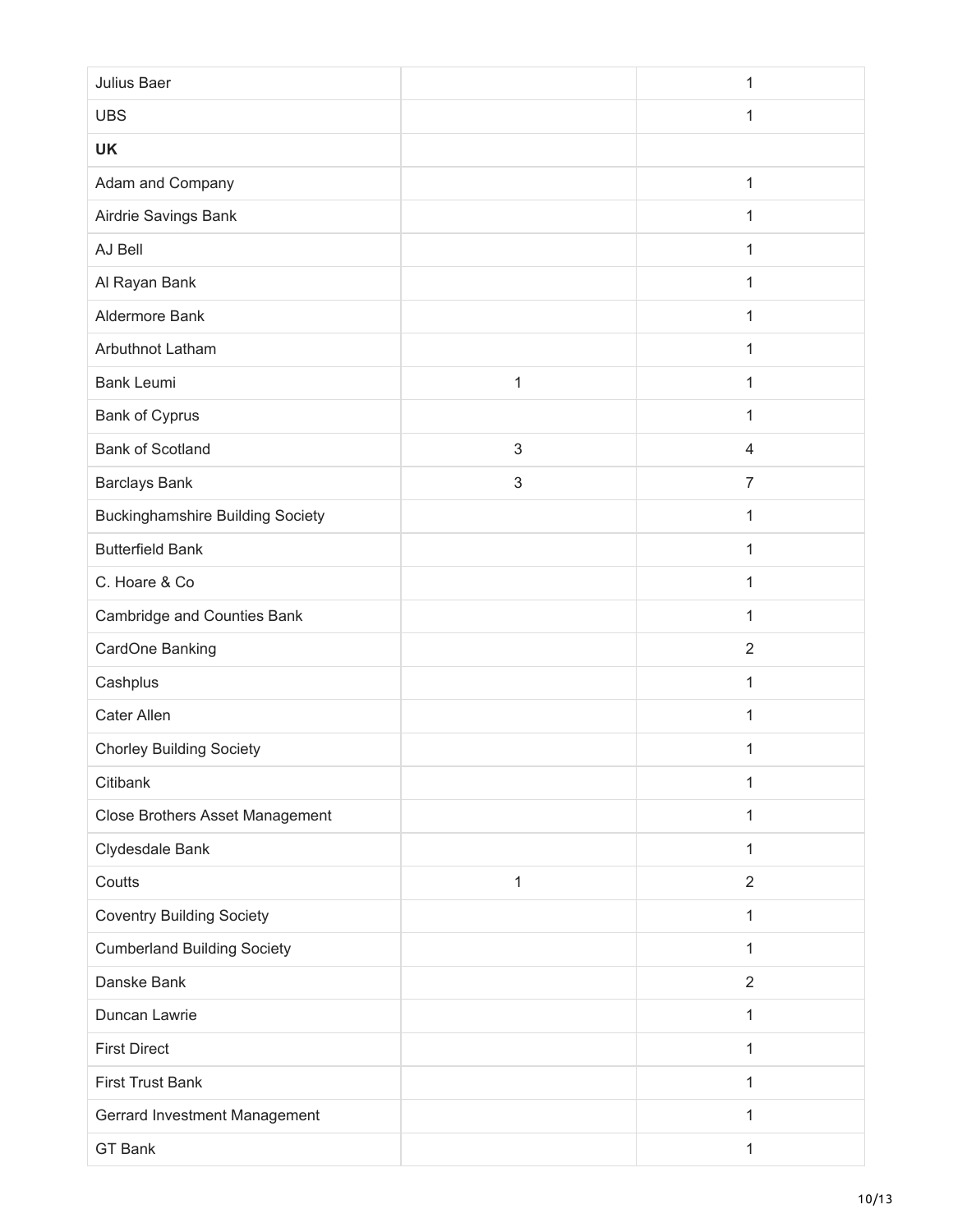| Halifax                       |                | $\mathbf{1}$   |
|-------------------------------|----------------|----------------|
| Hampshire Trust Bank          |                | 1              |
| Hargreaves & Lansdown         |                | 1              |
| <b>HSBC Bank</b>              | $\mathbf{1}$   | 5              |
| <b>ICICI Bank</b>             |                | 1              |
| Investec                      |                | $\overline{2}$ |
| Isle of Man Bank              | $\overline{2}$ | 3              |
| J.P. Morgan                   |                | 1              |
| Kleinworth Benson             |                | 1              |
| Lloyd's Banking Group PLC     | 5              | 8              |
| Metro Bank                    | $\overline{2}$ | $\overline{2}$ |
| National Westminster Bank     | 5              | $6\phantom{1}$ |
| Nationwide Building Society   | 1              | 1              |
| <b>NatWest</b>                | 1              | 1              |
| Nedbank                       |                | $\overline{2}$ |
| Newbury Building Socety       |                | 1              |
| Paragon Bank                  |                | 1              |
| Rathbone Brothers             |                | 1              |
| <b>RCI Bank</b>               |                | 1              |
| <b>Reliance Bank</b>          |                | 1              |
| Royal Bank of Scotland        | 3              | 10             |
| Santander Bank                | 1              | $\overline{4}$ |
| Secure Trust Bank             |                | 1              |
| Shawbrook Bank                |                | 1              |
| St. James's Place Bank        |                | $\mathbf{1}$   |
| <b>Standard Bank</b>          |                | 1              |
| <b>Standard Chartered</b>     | 1              |                |
| Standard Life Savings Limited |                | 1              |
| <b>Tesco Bank</b>             |                | 1              |
| The Access Bank               |                | 1              |
| The Bank of East Asia         |                | 1              |
| The Co-operative Bank         | $\overline{2}$ | 5              |
| <b>Tilney</b>                 |                | 1              |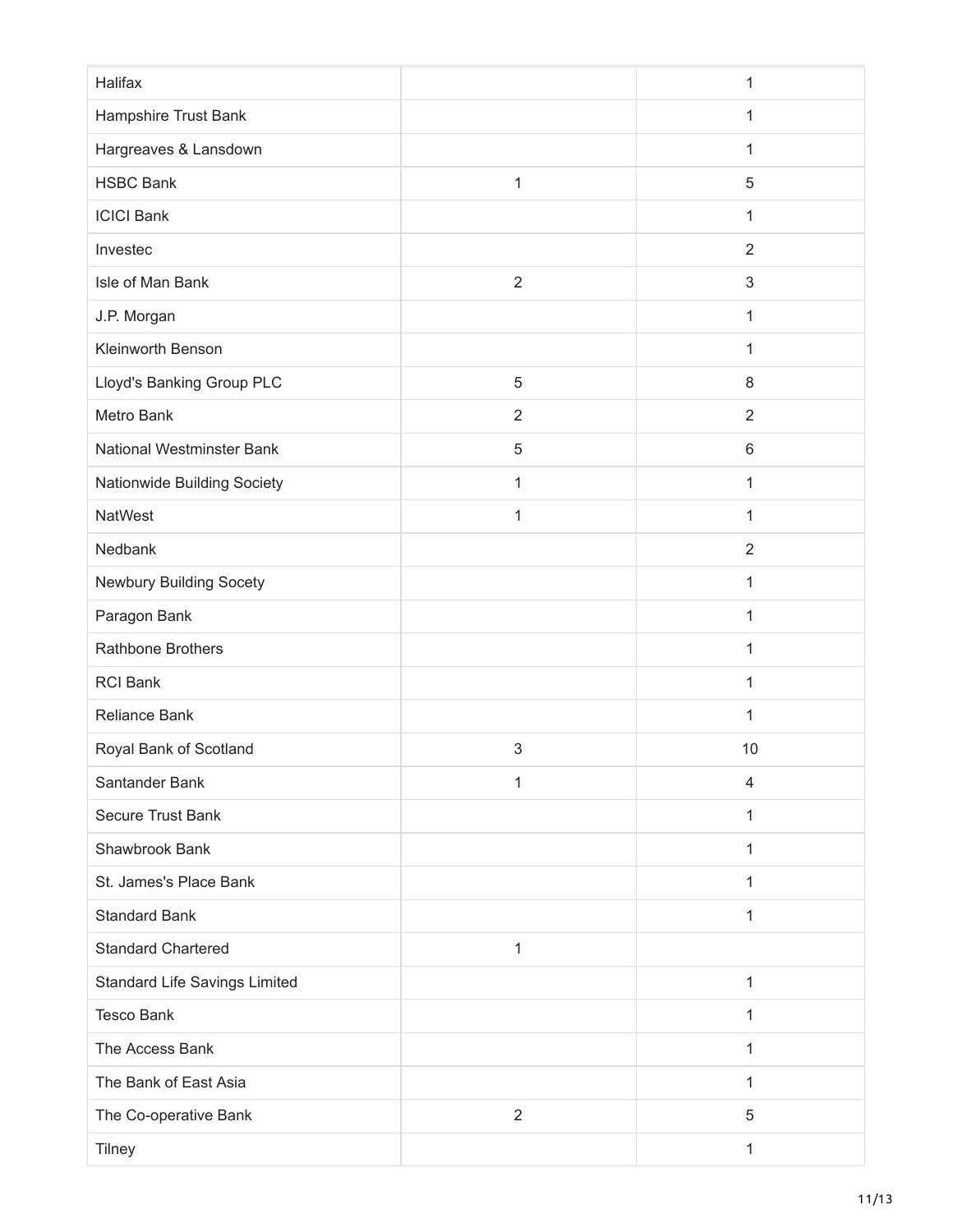| <b>Toronto-Dominion Bank</b> |                | $\mathbf{1}$   |
|------------------------------|----------------|----------------|
| <b>Triodos Bank</b>          |                | $\overline{2}$ |
| <b>TSB Bank</b>              | $\overline{2}$ | $\overline{2}$ |
| <b>Turkish Bank</b>          |                | $\mathbf{1}$   |
| <b>Ulster Bank</b>           | 3              | 3              |
| United Bank UK               |                | $\mathbf{1}$   |
| <b>Unity Trust Bank</b>      |                | $\mathbf{1}$   |
| Virgin Money                 |                | $\mathbf{1}$   |
| Yorkshire Bank               |                | 1              |
| Yorkshire Building Society   |                | $\mathbf{1}$   |
| Zenith Bank                  |                | $\mathbf{1}$   |
|                              |                |                |
| <b>US</b>                    |                |                |
| <b>GE Capital</b>            |                | $\mathbf{1}$   |
| J.P. Morgan                  |                | $\overline{2}$ |
| Merrill Lynch                |                | $\mathbf{1}$   |
| Northrim Bank                |                | $\mathbf{1}$   |
| Paragon Bank                 |                | $\mathbf{1}$   |
| Royal Bank of Canada         |                | $\mathbf{1}$   |
| Silicon Valley Bank          |                | 1              |
| <b>State Street</b>          |                | $\overline{2}$ |
| US Bank                      |                | $\mathbf{1}$   |

## Payment Processor Targets by Country

|            | Payment Processors (By Country)   URLs Targeted Smaller Campaign   URLs Targeted Larger Campaign |    |
|------------|--------------------------------------------------------------------------------------------------|----|
| <b>UK</b>  |                                                                                                  |    |
| [Redacted] |                                                                                                  |    |
| US         |                                                                                                  |    |
| PayPal     | 35                                                                                               | 35 |

## CRM Targets by Country

| CRMs (By Country) | URLs Targeted Smaller Campaign   URLs Targeted Larger Campaign |  |
|-------------------|----------------------------------------------------------------|--|
| ีนร               |                                                                |  |